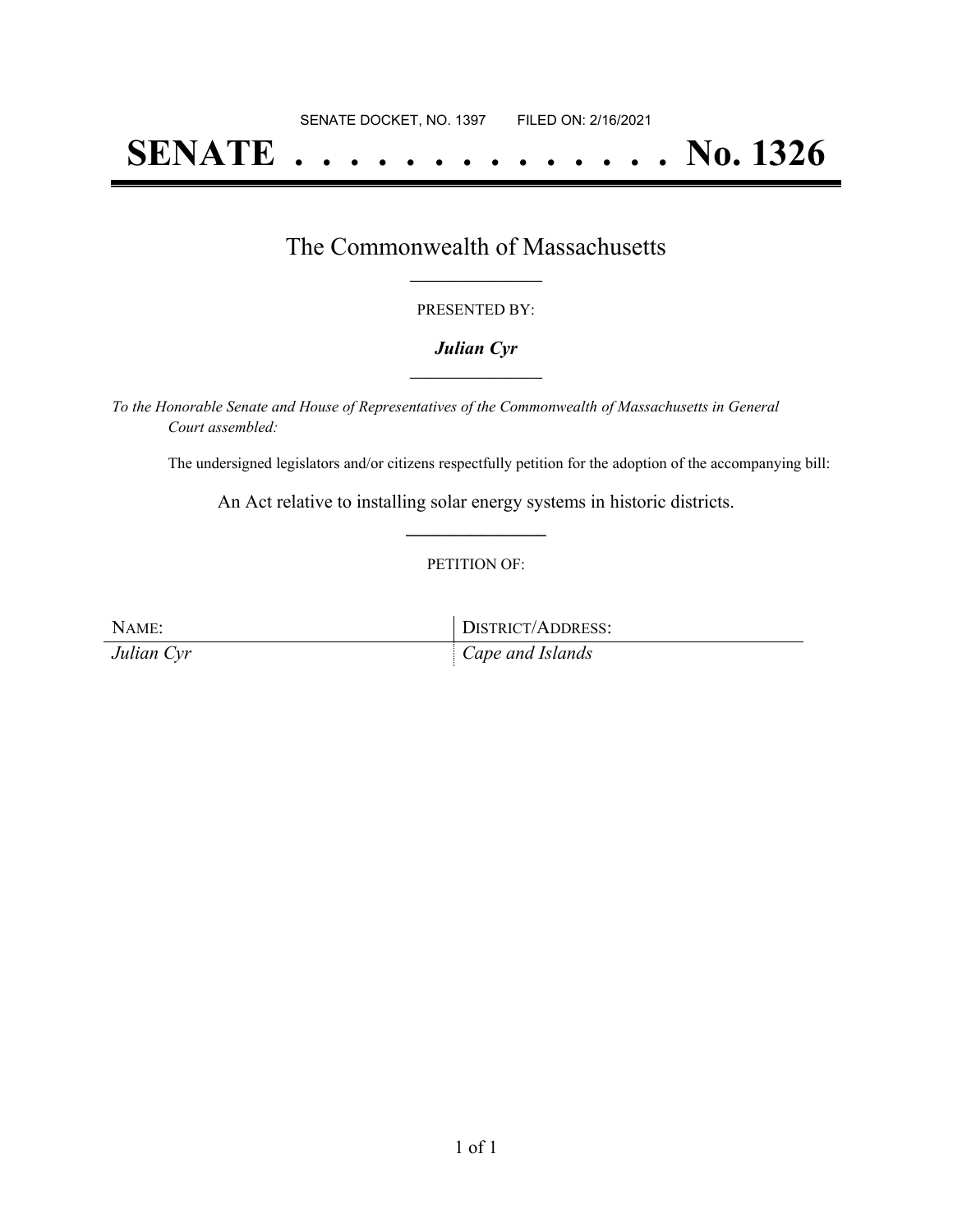#### SENATE DOCKET, NO. 1397 FILED ON: 2/16/2021

# **SENATE . . . . . . . . . . . . . . No. 1326**

By Mr. Cyr, a petition (accompanied by bill, Senate, No. 1326) of Julian Cyr for legislation relative to installing solar energy systems in historic districts. Municipalities and Regional Government.

### [SIMILAR MATTER FILED IN PREVIOUS SESSION SEE SENATE, NO. *1176* OF 2019-2020.]

## The Commonwealth of Massachusetts

**In the One Hundred and Ninety-Second General Court (2021-2022) \_\_\_\_\_\_\_\_\_\_\_\_\_\_\_**

**\_\_\_\_\_\_\_\_\_\_\_\_\_\_\_**

An Act relative to installing solar energy systems in historic districts.

Be it enacted by the Senate and House of Representatives in General Court assembled, and by the authority *of the same, as follows:*

- 1 SECTION 1. Section 4 of chapter 40C of the General Laws, as appearing in the 2016
- 2 Official Edition, is hereby amended by striking out, in line 12, the word "and".
- 3 SECTION 2. Said section 4 of chapter 40C of the General Laws, as so appearing, is
- 4 hereby amended by inserting, in line 13, after the word "area" the following words:-
- 5 " , at least one building contractor with no less than 5 years of experience in the historical
- 6 building trade, and one solar energy systems industry representative. If the building contractor is
- 7 also an industry representative, only one member is needed. Contractors and industry
- 8 representatives must be appointed annually."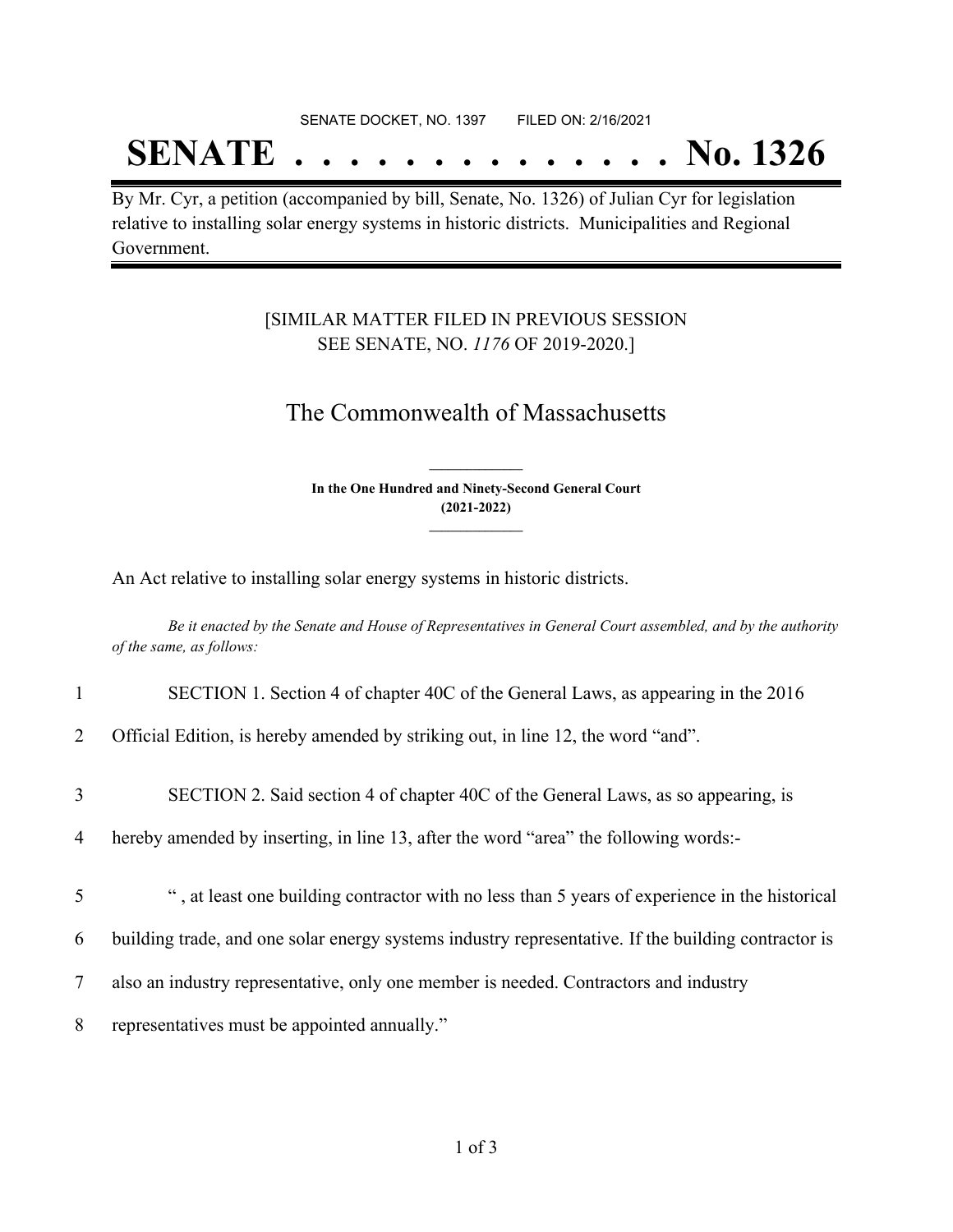SECTION 3. Section 7 of chapter 40C of the General Laws, as so appearing, is hereby amended by striking out the last sentence.

| 11 | SECTION 4. Said section 7 of chapter 40C of the General Laws, as so appearing, is                    |
|----|------------------------------------------------------------------------------------------------------|
| 12 | hereby amended by inserting after the word "access.", in line 17, the following sentences:-          |
| 13 | "Historic district commissions must give a written notice of a denial of a solar energy              |
| 14 | system application to the applicant within 14 days of its filing and post a fully signed copy on the |
| 15 | internet website of their governing municipality within three days of issuance. As part of the       |
| 16 | notice, an applicant must be provided with rationale for the denial, including but not limited to:   |
| 17 | criterion that triggered the rejection, how the proposal meets the criterion, and recommend          |
| 18 | changes to the application that would improve the chance of approval upon resubmission."             |
| 19 | SECTION 5. Section 11 of chapter 40C of the General Laws, as so appearing, is hereby                 |
| 20 | amended by striking out the wording, in lines 37 and 38, after the word "if" and inserting in        |
| 21 | place thereof the following wording:-                                                                |
| 22 | "applicants for solar energy system installations can secure a waiver from the hearing               |
| 23 | with the written signature of five property owners within a mile of the residence or commercial      |
| 24 | structure in question, upon which the panels will be built."                                         |
| 25 | SECTION 6. Section 12 of chapter 40C of the General Laws, as so appearing, is hereby                 |
| 26 | amended by inserting after the last sentence of the first paragraph the following sentence:-         |
| 27 | "The appellate body should overrule the historic district commission decision if it                  |
| 28 | violates prior documented criterion from that historic district commission for approval of           |
| 29 | residential solar energy system installation."                                                       |
|    |                                                                                                      |

of 3